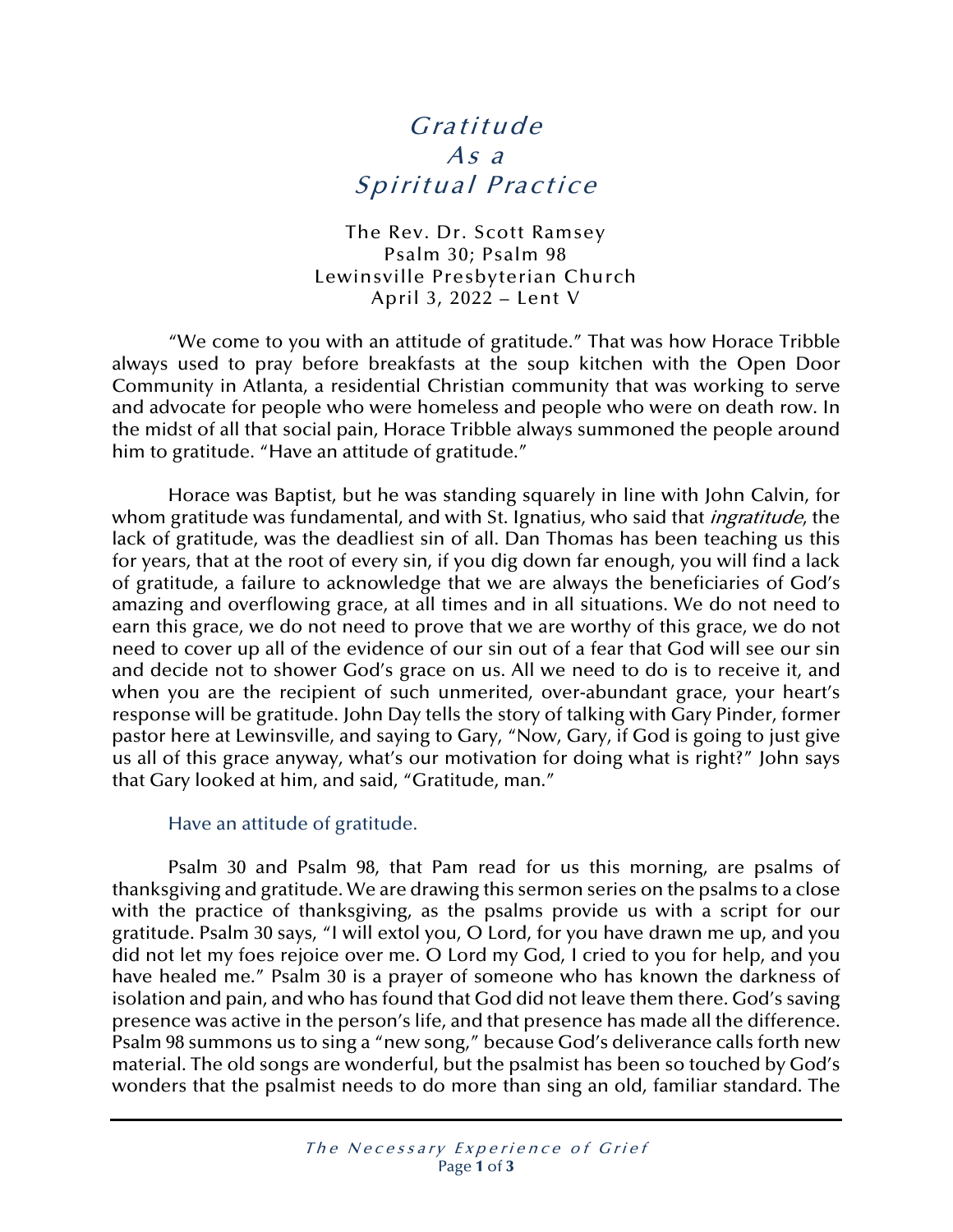new act of God demands a new song, and even if you're in Lent, the alleluia wants to be sung. "All the ends of the earth have seen the victory of our God, so make a joyful noise to the Lord, all the earth."

We are closing with gratitude because gratitude holds everything else together. 1 Thessalonians 5 teaches us to "give thanks in *all* circumstances." Philippians 4 teaches us, "Do not worry about *anything*, but *in everything* by prayer and supplication with thanksgiving, let your requests be made known to God." "Give thanks in all circumstances." Not just when things are going your way. Not just when we're getting what we want. Give thanks in all circumstances.

"But Pastor Scott. I've been listening to you the last several weeks. You've been telling us that we need to bring our griefs and our sorrows, our anger and our rage to God. Now you're telling us that it's all gratefulness?"

That is exactly what I'm saying. I'm saying that, because the life of faith in our broken and hurting world requires people who refuse to choose between celebration and grief, as though it can only be one or the other. People of faith in Jesus Christ, people of the cross, hold these things together. Life is not a matter of celebration or grief. Life is a matter of celebration *and* grief. The Christian symbol for this is the cross. The cross contains the worst thing that could happen, when we executed the Messiah who embodied the fullness of God's love. And the cross is where the best thing happened, where we were saved from our sins and the powers of death were broken for all time, which is why we are bold to call that tragic day, Good Friday.

The Christian practice of gratitude, taught and learned in the psalms, is cleareyed about the pain and suffering of life. Psalm 30 knows all about weeping and anger and the Pit. The life of gratitude is not about faking it, pretending that everything is awesome. The life of gratitude flows from our knowledge that God is with you in every situation, that God will redeem everything, that God is reconciling everything and everyone in heaven and on earth, and that God's good purposes for creation will prevail. The resurrection is God's promise about that. Death and evil and sin and betrayal do not have the final word. Psalm 98 is actually an Easter psalm, read right during the penitent days of Lent.

In just a few moments, we will celebrate the Lord's Supper. You may know that another name for this meal is the Eucharist, which is actually the Greek word for "thanksgiving." This is the thanksgiving meal of the church, at the same time that it is the meal that holds all of the betrayal, suffering, and loss of Christ's broken body and poured out blood. We receive God's gifts, and in return, all we can do is to say "thank you."

In these remaining days of Lent and beyond, friends, I invite you to adopt the daily practice of gratitude. Do not wait until you are happy to be grateful. Have an attitude of gratitude now, and see what happens. When you leave church today, make